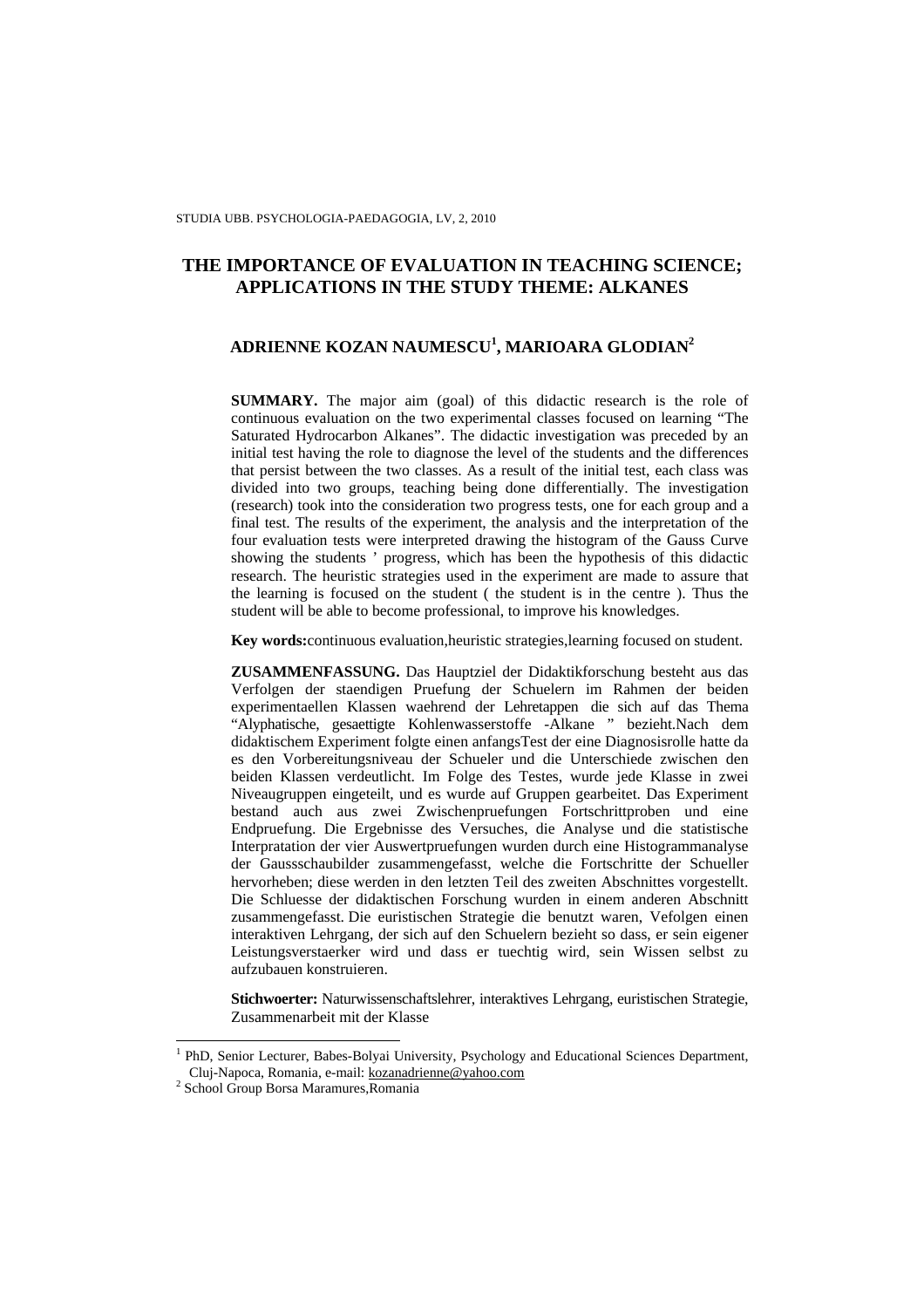## **1. INTRODUCTION**

We need to show an extraordinary attention to the problems that the didactics of different branches of science presents. In this context, the evaluation has a major role in the educational reform. The educational reform suggests as a main element the reorientation of didactic measures and this will be a continuous dialogue between these measures and teachers. The contribution that pedagogues and philosophers of education are producing since decades recently joins the interest in developing techniques for stimulating students' intrinsic motivation in learning science and participating in the scientific debate.The didactic measures means communication, the social transmission of the information with the student as the receiver. The teacher realizes the dialogue, selects and structures the material, conducts the most properly the student's activity.

Teaching has importance (meaning) only if it is a communication with the other two functions of the education: learning and evaluation. The learning theories offer many possibilities which are adaptable to the characteristics of the whole class, of each student and of each teacher who plans the didactic measures in conformity with the objectives (aims) and the competence (the abilities). The organization of learning activities has to be in conformity with the objectives, competences and the contents in order to establish an active learning. The teacher has different ways of organization the classroom activities in conformity with the characteristics of the whole class, of the individuals, these activities help the teacher to see the progress of the students in learning chemistry or other sciences. So, the Chemistry teacher has to develop the specific thinking of his students so that the students can be good at other scientific and technological science. In instructing and teaching the students, the teacher has to have some abilities: a correct and scientific knowledge, a critical analysis of the scientific facts, to motivate and stimulate the students, the project the didactic measures of the learning units in conformity with the students need, the projection of on objective to practice the diagnosis, summative, evaluation, to initiate the students to practice lockstep, individual work .Evaluation has to use plenty of theories and more evaluating instruments. The forms of evaluation (oral, written and practical) are focused on the objectives, so that the feed-back takes place in each teaching sequences and thus the continuous evaluation is essential.

## **2. SOME CONSIDERATIONS ON EVALUATION IN SCIENCE EDUCATION**

Viewed from the perspective of Romanian education in a complex reform at all levels "educational evaluation is the systematic collection, oriented by the defined objectives, of specific data on the evaluation suggested by the situation assessment, the contextual interpretation of these data and the elaboration of them".(Stoica, A., 2001)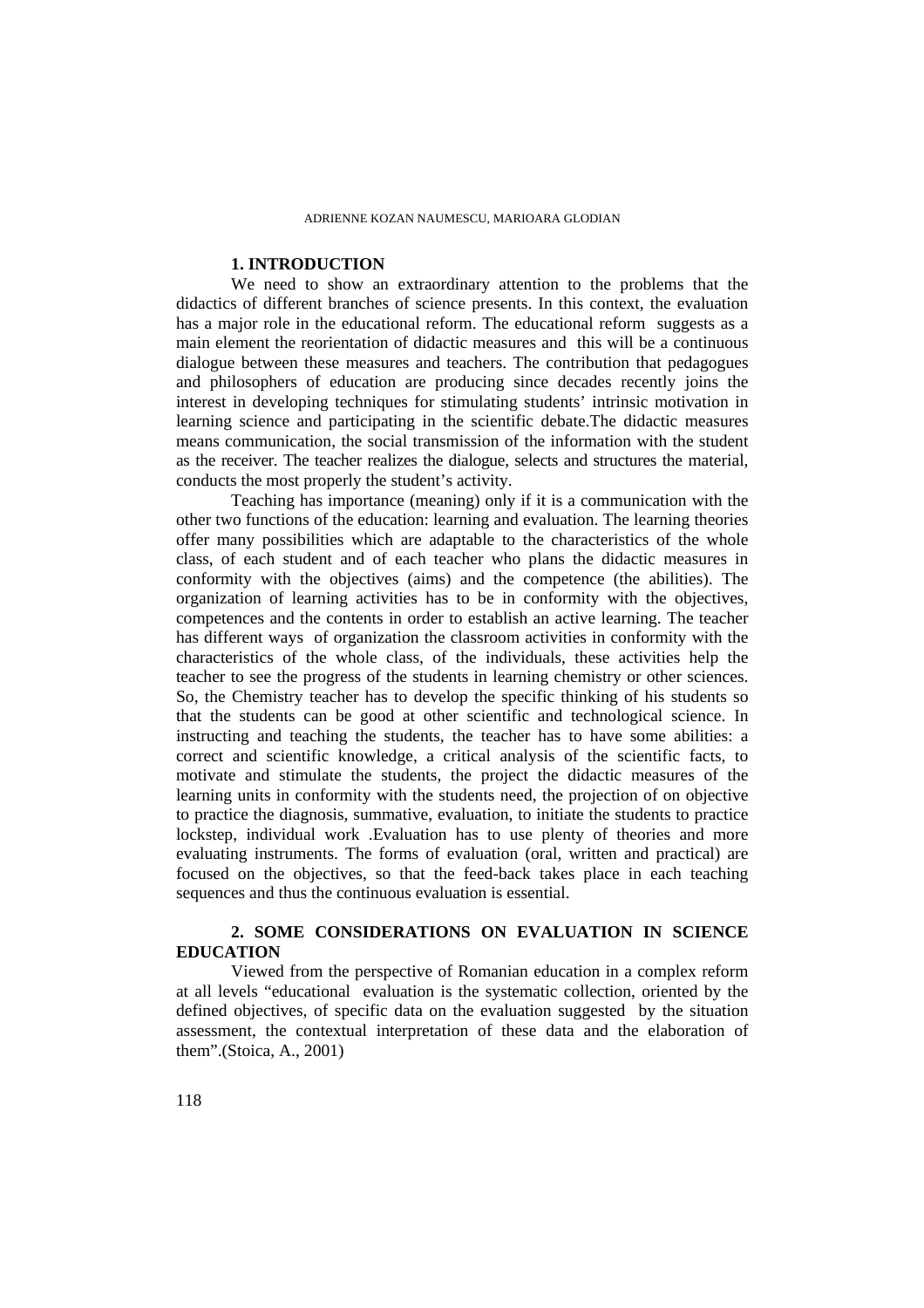As H. Pieron said "Evaluation has an important role in education. It is directly or indirectly to the progress of education"(Ionescu, M., 2000).

Evaluation is a complex development which measures and appreciates the results of education, the effectiveness of resources, of conditions and operations involved in school activities comparing the results with the main objectives necessary to take decisions for the activities from the next stage.

In education, the evaluation's functions are established in conformity with some psychological, sociological and docimological criteria. (Jinga, I., Gavota, M., Petrescu, A., Stefanescu, V., 1996):

**Control function** – is the evaluating function of establishment and appreciation of the results in education, by which it is established the level of education regard the objectives trying to find the factors influencing positively or negatively these objectives. Evaluation serves as a feed-back.

**Input function** – function assessment and guidance which tries foreshadowing the activity in system and anticipation of the results as a result of measures taken.

**Adjustment function** – is the improvement function of the improvement of the results found in the common measures of the evaluators (assessors) and of those who are examined to make the necessary corrections for the control and appreciation to driving that execution.

**Classification and selection function** – function of competition to ensure classification of the students regard the ratio value of performances within a group. It gives the satisfaction and reward to the students by obtaining grants, getting the contest a place in a new profile or higher grade in education.

**Social – economic function** – that function which points out the efficiency of education to the individual, value and performance of each student preparation, the efficiency of socio-economic education that influences decisions on the development and improvement education.

**Educational function** – that function which motivates and stimulates the interest for ongoing study, for improvement of education and for obtaining better performances. (Naumescu, A., Bocos, M., 2004).If to evaluate means to measure, this doesn't mean that the evaluation is not only a mere instrument of expressions quantitative student's performance, it is the "enigme" of a learning unit, a sign for the teacher in each moment of the lesson.

In the teaching – learning science process, the new knowledge will be introduced systematic in an interdisciplinary approach so that the students to be able to realize connections between concepts, to solve various problem situations.

In a modern didactics, we shouldn't avoid the educational finalities, especially the students role educational finalities, especially the students role to build the new knowledge with the help of the teacher.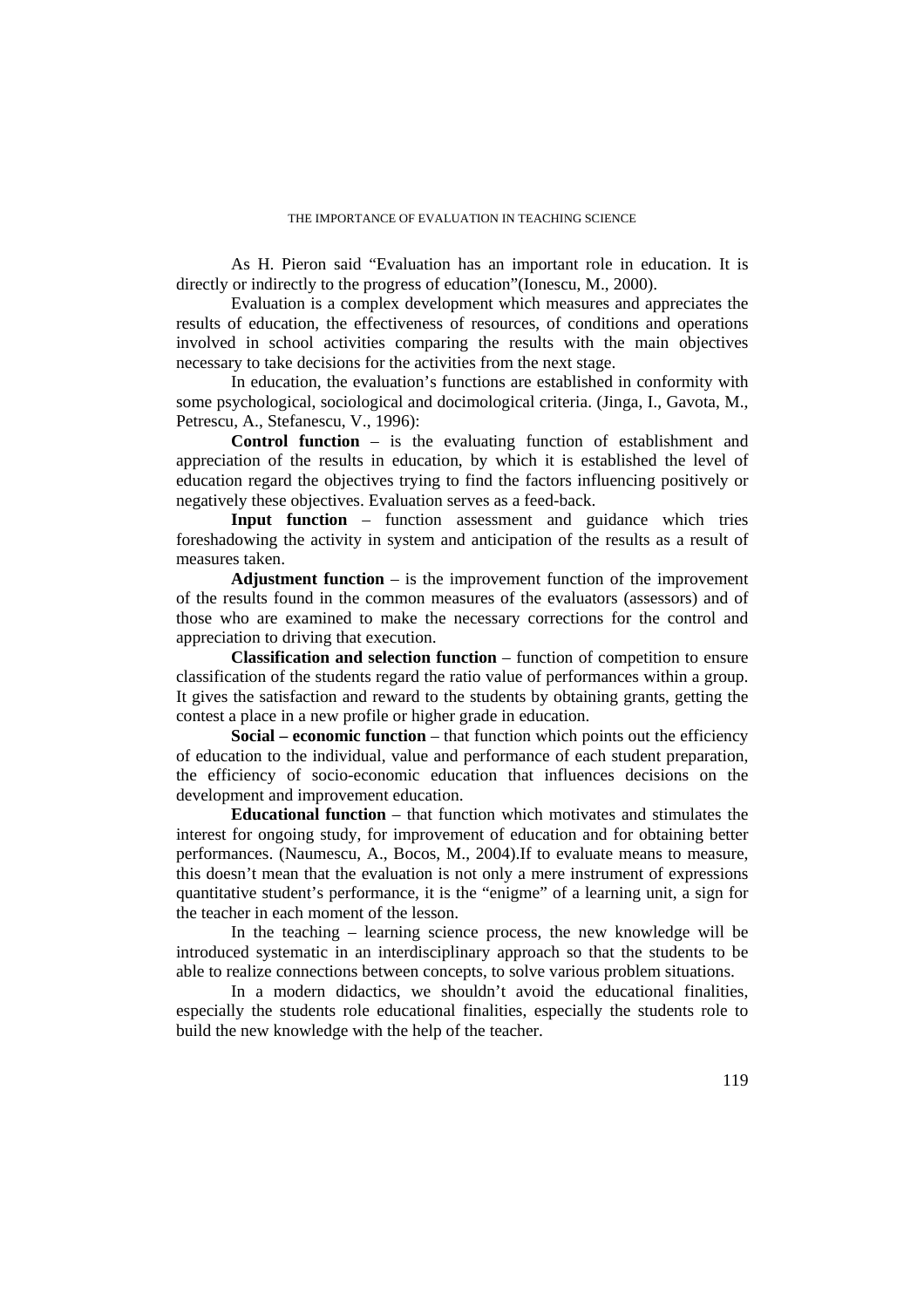In this way we can form and develop the young's personality capable of taking decisions in different economic and social fields.

## **3. DIDACTIC RESEARCH**

The didactic experiment took place at School Group Borşa, from Borşa - Maramureş, in the school year 2008-2009 the first term. Two classes were taken in the experiment: X-A class and X-B. The tenth classes, A and B, profile: Informatics- Mathematics, with two hours classes a week., with 27 students and respectively 28 students. Both of them were experimental classes.

The **main objective** of the didactic research was: the influence of continuous evaluation on the study theme "The Saturated Hydrocarbon – Alkanes".

The **hypothesis** of the didactic experiment was:the continuous evaluation will influence the level of the two experimental classes and make the possibility to follow up the feed-back at the end of each lesson.

The didactic experiment was preceded by an initial test, with the role to diagnose the student's level of knowledge and level differences between the two classes. The heuristic strategies want to provide an interactive education focused on the student, so that the student to be able to make his own knowledge. It was intended if students know:

- to do reasoning, skills, analogies, deduction
- to operate with concepts, rules, definitions
- to establish a connection between theory and practice
- to solve different problems..

All the results were summarized in an analysis by plotting the histogram and Gauss Curves shows the evolution of students.

## **The assessment objectives which are subordinate to the initial test items are:**

- 1. to indicate the types of links and chains that form the carbon, based on prior knowledge
- 2. to define isomers and molecular formula based on prior knowledge
- 3. to identify structural molecular formula based on prior knowledge
- 4. to calculate de percentage and the equivalent of the corresponding algorithms
- 5. to identify links σ and π based on prior knowledge
- 6. to identify the types atoms the carbon, based on prior knowledge

**The initial test** was given to the students from the tenth grades, at the beginning of the learning unit "Alkanes":

- class X-A, Informatics Mathematic profile from School Group Borşa
- class X-B, Informatics Mathematic profile from School Group Borşa

In the school curriculum in 2008-2009 for Chemistry provided a total of two hours / week.The difference was done by groups of level classification:

- the students with score of  $8-10$  is the group level A
- the students with a lower score than  $8$  is the group level  $B$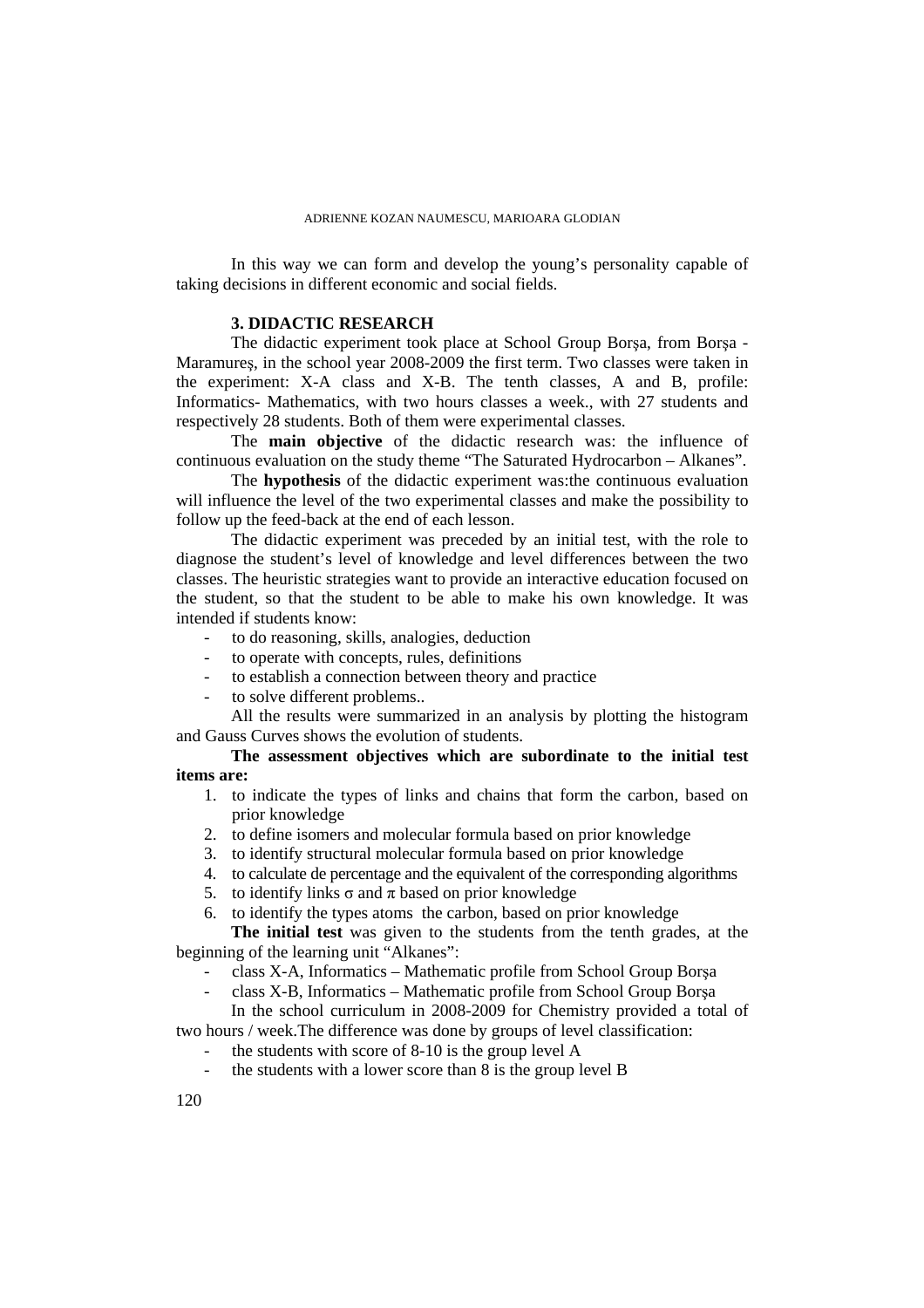## **Table 1.**

The results of initial test for the tenth grade A (experimental class, 27 students)

|          | Notation interval Number of students | The percentage $(\%)$ | General mean |
|----------|--------------------------------------|-----------------------|--------------|
|          |                                      |                       |              |
| $1 - 2$  | $\Omega$                             | $\theta$              |              |
| $2 - 3$  | $\Omega$                             | $\Omega$              |              |
| $3 - 4$  |                                      | 3,70                  |              |
| $4 - 5$  |                                      | 3,70                  | 7,85         |
| $5 - 6$  | 3                                    | 11,11                 |              |
| $6 - 7$  | 5                                    | 18,51                 |              |
| $7 - 8$  | 8                                    | 29,62                 |              |
| $8 - 9$  | 4                                    | 14,81                 |              |
| $9 - 10$ | 5                                    | 18,51                 |              |
|          |                                      |                       |              |
| Total    | 27                                   |                       |              |

# **Table 2.**

The results of initial test for the tenth grade B (experimental class, 28 students)

|          | <b>Notation interval Number of students</b> | The percentage $(\%)$ | <b>General</b> mean |
|----------|---------------------------------------------|-----------------------|---------------------|
|          |                                             |                       |                     |
|          |                                             |                       |                     |
| $1 - 2$  | $\theta$                                    | $\theta$              |                     |
| $2 - 3$  | $\Omega$                                    | $\Omega$              |                     |
| $3 - 4$  | 2                                           | 7,14                  |                     |
| $4 - 5$  | 2                                           | 7,14                  | 7,50                |
| $5 - 6$  | 4                                           | 14,28                 |                     |
| $6 - 7$  | 5                                           | 17,85                 |                     |
| $7 - 8$  | 6                                           | 21,43                 |                     |
| $8 - 9$  | 5                                           | 17,85                 |                     |
| $9 - 10$ | 4                                           | 14,28                 |                     |
| Total    | 28                                          |                       |                     |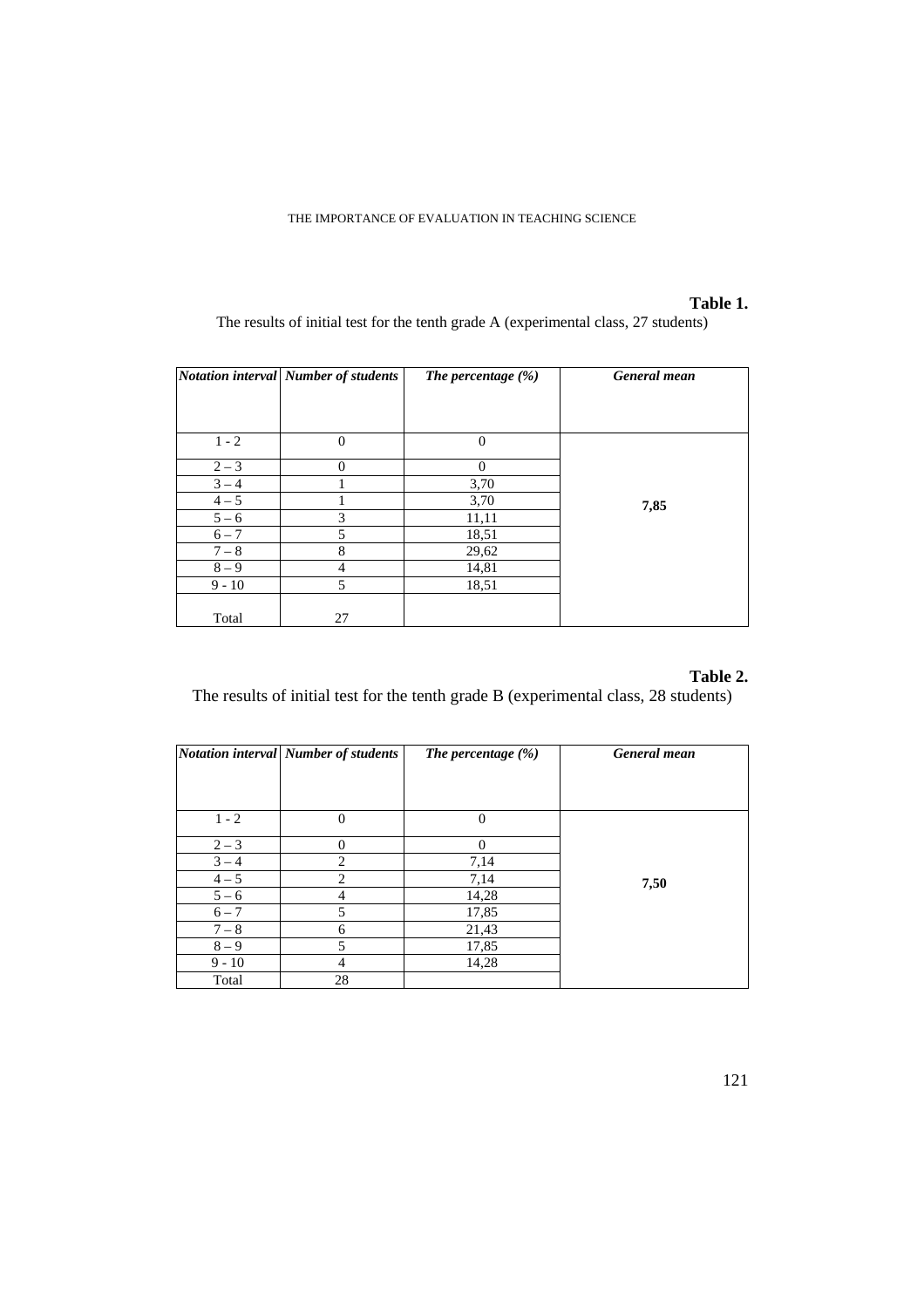

**Figure 1.** The histograms scoring for classes X-a and X-B

Turning the two histograms in the Gauss probability curves, the obtained results can be compared and the following conclusions are presented below.



**Figure 2.** Gauss Curve comparative scoring for the tenth grades, A and B

From the analysis of the curves, it is observed that for class X-A, the percentage is higher, the rate for the marks between 9-10 is 18,51 compared to X-B where the rate for the marks between 9-19 is 14,29. We can observe the existence of marks between 3 or 4 for both classes. For the class X-A general mean is 7,85 higher than the general mean for the class X-B which has 7,50.

To conclude the class X-A presents a better smoothing of the curves and a more uniform grading, it has a maximum between 7 and 8.For the class X-B also has a maximum between 7 and 8.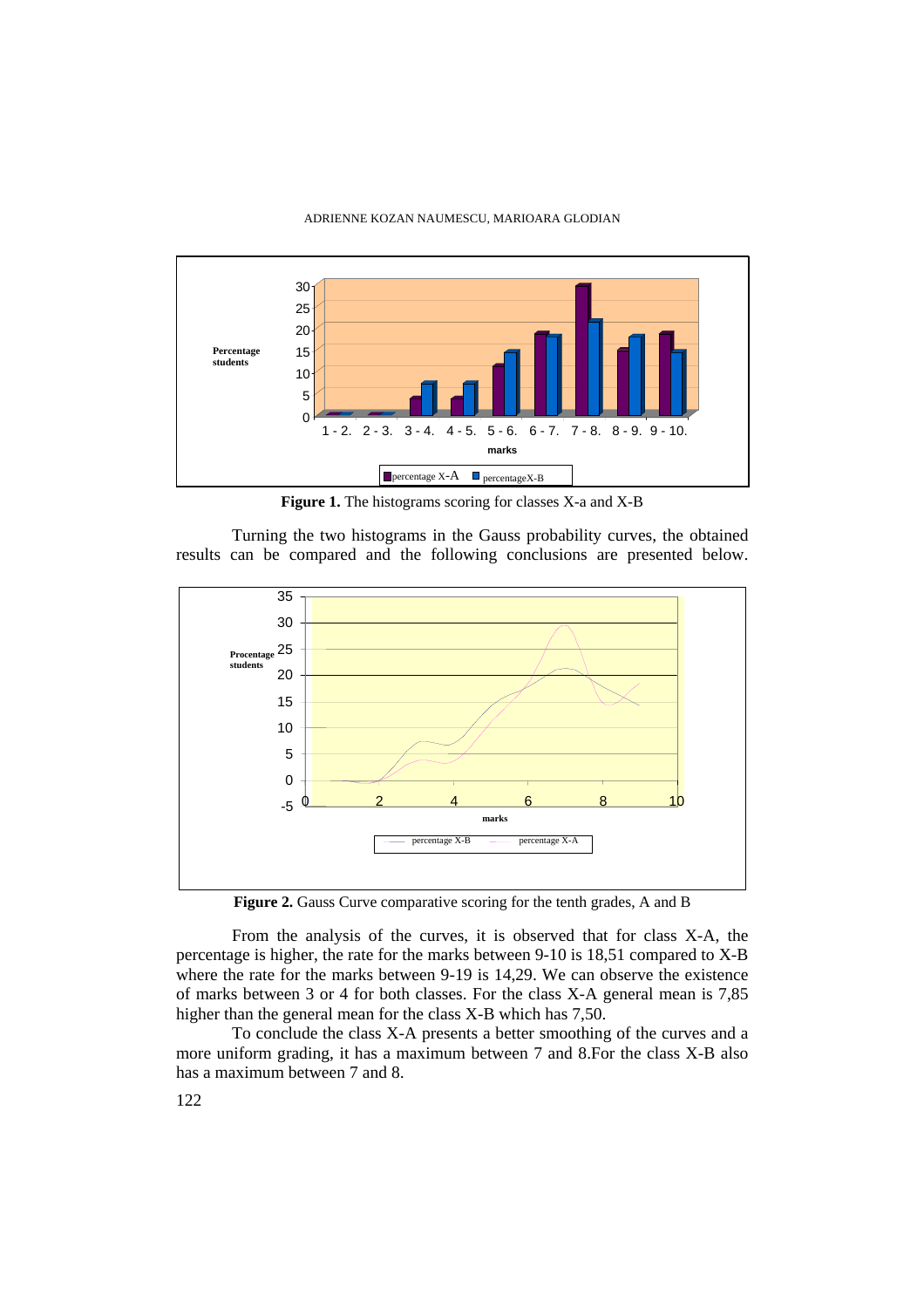After the initial test, the two parallel classes were divided into two level groups, by known criteria: So in the class X-A, there are 17 students in the group at the level A, and 10 students in the group at the level B. In the class X-B, there are 15 students in the group at the level A and 13 students in the group at the level B.

## **Table 3.**

| <b>Notation interval</b> | Number of<br>students<br>XA<br>$A_1$ | The percentage<br>( %) | Number of<br>students<br>X <sub>B</sub><br>$A_2$ | The percentage $(\% )$ |
|--------------------------|--------------------------------------|------------------------|--------------------------------------------------|------------------------|
| $1 - 2$                  | 0                                    | 0                      | 0                                                | $\Omega$               |
| $2 - 3$                  | 0                                    |                        | $\theta$                                         | $\theta$               |
| $3 - 4$                  | 0                                    |                        | $\Omega$                                         | 0                      |
| $4 - 5$                  | 0                                    |                        | 0                                                | 0                      |
| $5 - 6$                  | 0                                    |                        | 0                                                | $\Omega$               |
| $6 - 7$                  | 0                                    |                        |                                                  | 6,67                   |
| $7 - 8$                  |                                      | 5,88                   | 3                                                | 20                     |
| $8 - 9$                  | 7                                    | 41,18                  | 6                                                | 40                     |
| $9 - 10$                 | 9                                    | 52,94                  | 5                                                | 33,33                  |
| Total                    | 17                                   | 100                    | 15                                               | 100                    |
| General mean             | 9,47                                 |                        |                                                  | 9,00                   |

The results of final test for the group level A

After the final test, both classes had the general mean over 9, more exactly X- $A - 9.47$  and  $X - B - 9.00$ , which shows the accumulation of knowledge and progress.



**Figure 3.** Histogram for the final test, group level A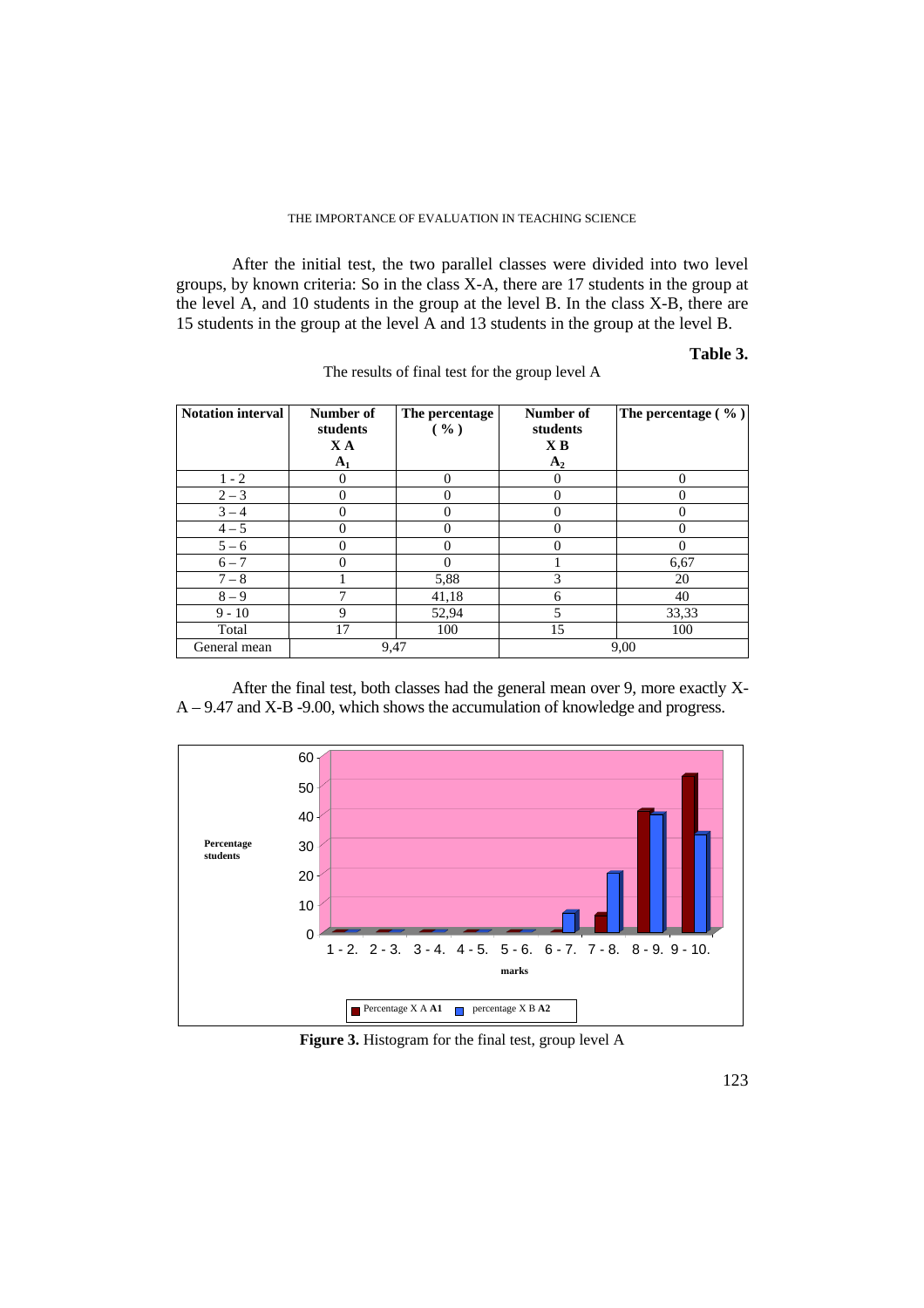

**Figure 4.** Gauss Curve comparative scoring for the group level A  $(A_1 \text{ and } A_2)$ –Final test

From the analysis of the histogram, it can be observed that the percentage is higher for X-A, between 9-10 (52,94%) and for X-B the percentage between 8-9 (40%).

The Gauss Curves have a suddenly ingrase. The tenth A (the class X-A) has a general mean higher than class X-B.

The progress thet has been registered is:

- $8,17 9,47$  for X-A
- $7.93 9.00$  for X-B X-A has registred a progress of 1,3% and X-B 1,07%.

**Table 4.** 

|                          |                                      |                    | . .                                                         |                    |
|--------------------------|--------------------------------------|--------------------|-------------------------------------------------------------|--------------------|
| <b>Notation interval</b> | Number of<br>students<br>XA<br>$B_1$ | Percentage<br>( %) | Number of<br>students<br>$\mathbf{X}$ $\mathbf{B}$<br>$B_2$ | Percentage $(\% )$ |
| $1 - 2$                  |                                      |                    |                                                             |                    |
|                          |                                      |                    |                                                             |                    |
| $2 - 3$                  |                                      |                    |                                                             |                    |
| $3 - 4$                  |                                      |                    |                                                             |                    |
| $4 - 5$                  |                                      |                    |                                                             | 7,69               |
| $5 - 6$                  |                                      | 10                 |                                                             | 7,69               |
| $6 - 7$                  |                                      | 10                 |                                                             | 15,38              |
| $7 - 8$                  |                                      | 30                 | 3                                                           | 23,08              |
| $8 - 9$                  |                                      | 30                 |                                                             | 30,77              |

The results of final test group level B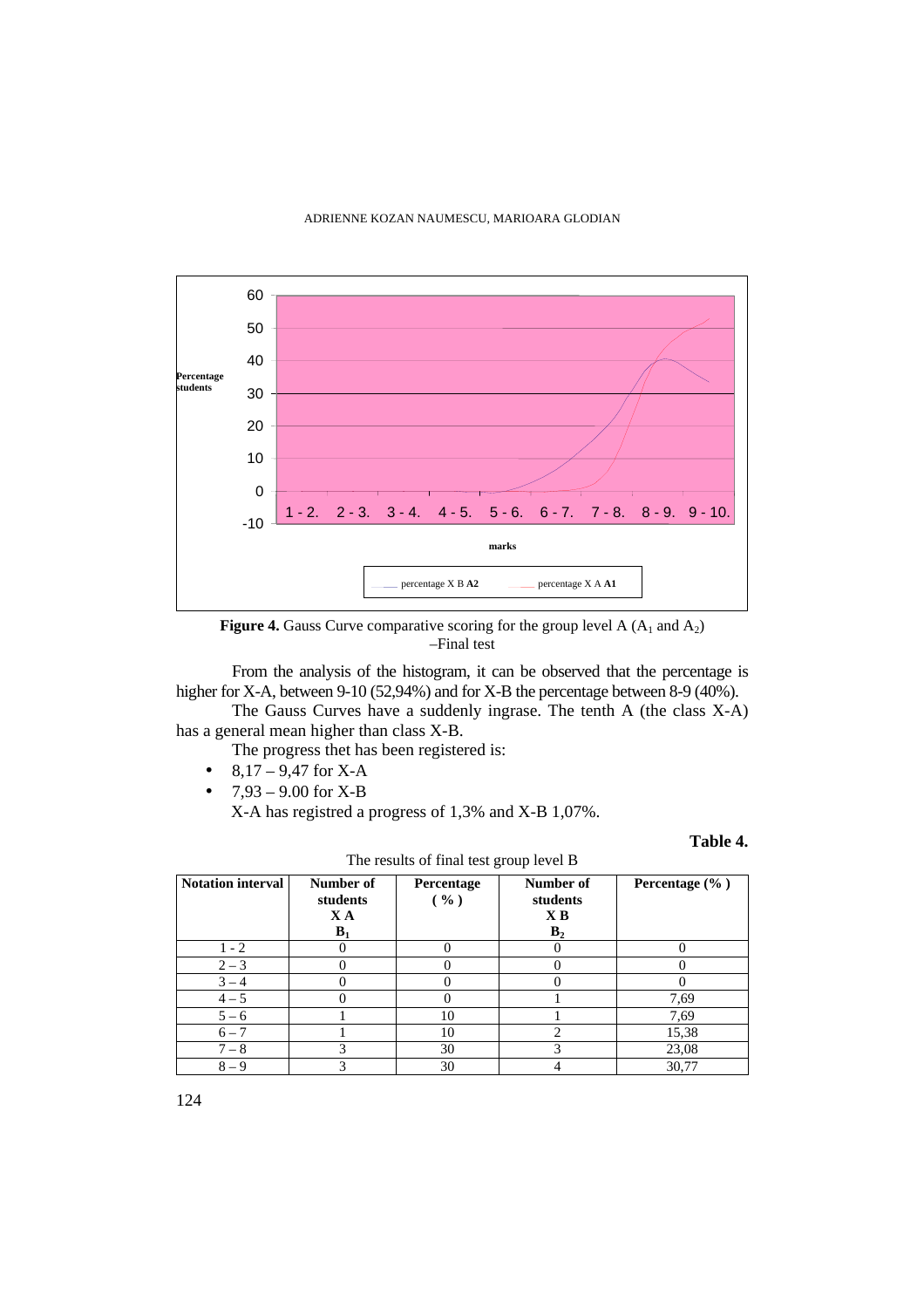| $-10$        |      |    |      | 5.38<br>10.JU |
|--------------|------|----|------|---------------|
| Total        |      | 00 |      | 100           |
| General mean | 8,40 |    | 8,07 |               |

After the final test, both classes had the general mean over 8, more exactly X- $A - 8,40$ , and  $X - B - 8,07$ , wich shows the acumulation of knowledge and progress.



**Figure 5.** Histogram of notation for the final test, group level B *(B<sup>1</sup>* ş*i B2)* 



**Figure 6.** GaussCurve comparative scoring for group level B  $(B_1 \text{ și } B_2)$ -Final test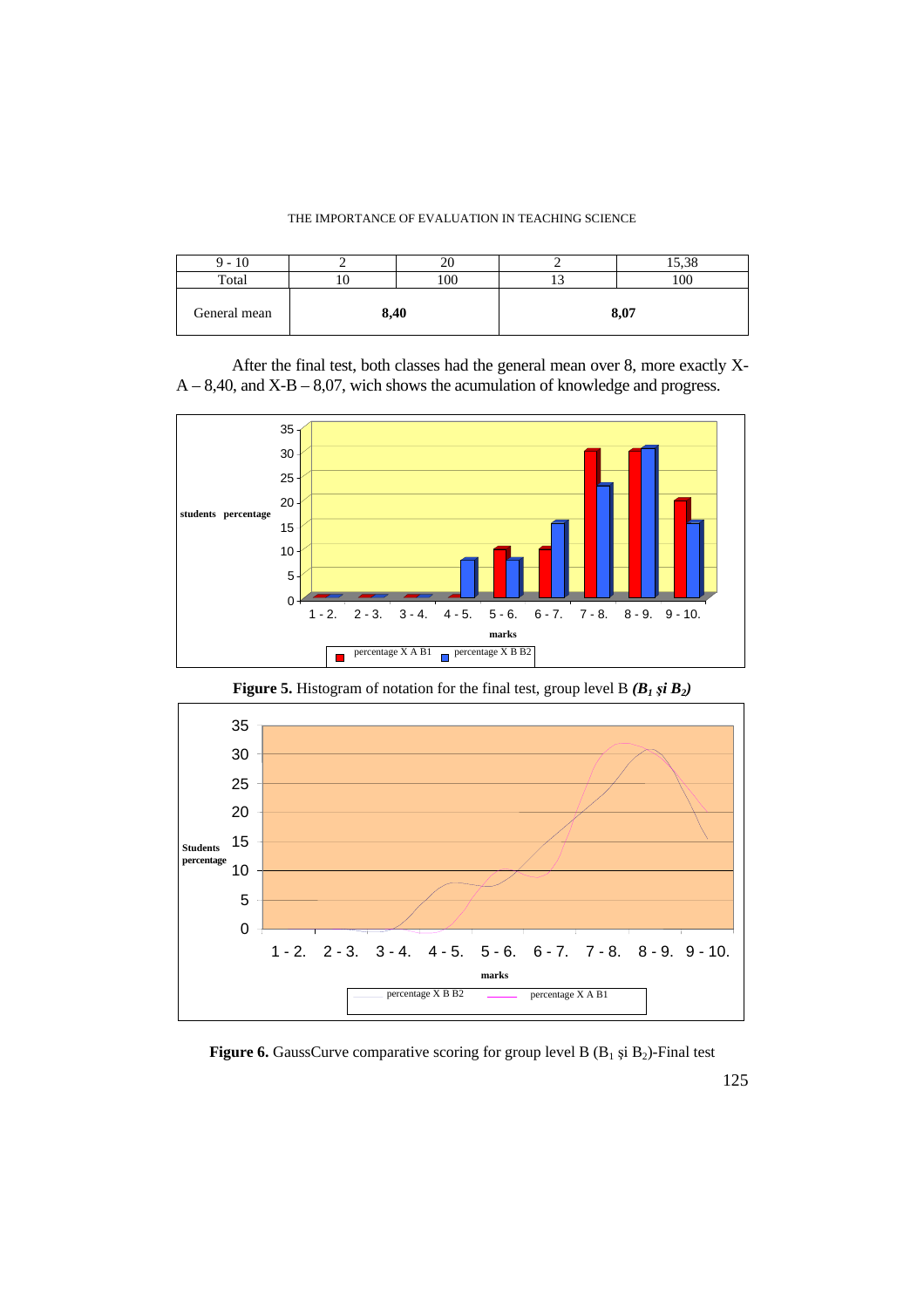From the analysis of the histogram, both classes ge a maximum at the notation level between 8-9. The Gauss Curves have a slowly increase class X-A has a general mean higher than X-B.The both classes progress at A level is:

- $7,70 8,40$  for X-A
- $7.46 8.07$  for X-B

The class X-A has registered a progress of 0,7% and X-B 0,61%.

### **4. CONCLUSIONS**

As a result of this didactic experiment it was found:

In teaching activity, the teacher has to have some specific competences, a correct scientific knowledge, a critic analysis of the scientific facts, he has to motivate and stimulate the students, to make them to enjoy chemistry, to project the didactic scheme of each unit in conformity with the students' needs, and to practice the diagnosis summative and formative evaluation, to learn the students to work in teams or groups.

**The continuous evaluation is extremely important and useful**. This evaluation can be done if the teacher uses many theories and various instruments of evaluation. The **hypothesis** of the didactic experiment has been confirming: the level of the two experimental classes has been improved by continuous evaluation.The Evaluation is a complex process which measures the results of teaching, the resources' eficacity, and the activities used in teaching having as goals the improvement of teaching. So, the teacher can use a different teaching, in conformity with the students' abilities. During teaching of a unit (lesson, or groups of lesson, themes and chapters), this evaluation is useful for the student who can notice his own progress ( autoevaluation ) and it is also good for teachers who care see if their objectives were achieved. The continuous evaluation focused on the objectives which have a major role both for teachers and students.

Using a modern didactic requires an increased interdisciplinarity with Physic and Biology. The methods used in this experiment were very useful in both theoretical and practical knowledge of the students, but also the raising the knowledge of the classes level taken in the study.

Lately the volume and quality of information increased, becoming even acute the problem of teacher-student interaction.

Using the heuristic strategy and continuous evaluation in order to use a creative didactic would require the need of "ventilation" of school curricula from curriculum area in Mathematics and Natural sciences for ensuring the desire to be his own training agent.

The school curriculum is extremely loaded, and both teachers and students have to do a gnat effort in teaching, respectively learning it with negative effects on their capacity to assimilate knowledge. The amounts of hours assigned to the "Chemistry" should be increased according to the classes profile.